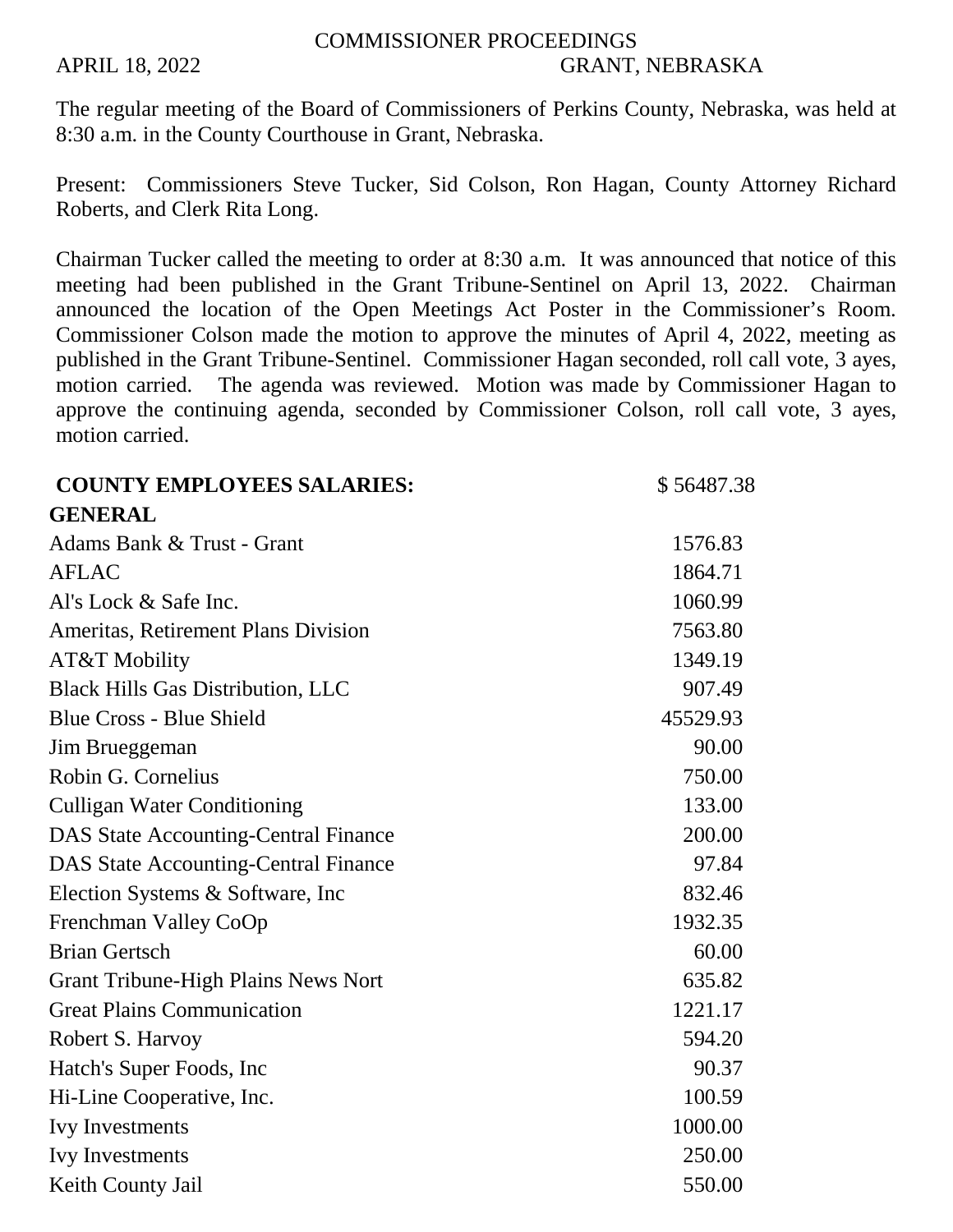| Kent's Towing                              | 610.00   |
|--------------------------------------------|----------|
| <b>Austin Lamoree</b>                      | 60.00    |
| Rita Long                                  | 67.86    |
| <b>Kathy Mailand</b>                       | 30.07    |
| <b>Medical Enterprises Inc</b>             | 6.25     |
| Microfilm Imaging Systems, Inc.            | 75.00    |
| <b>Jeffrey Miller</b>                      | 60.00    |
| <b>NACO</b>                                | 100.00   |
| Nebraska.Gov                               | 24.50    |
| Nordhausen Law LLC                         | 4180.00  |
| Odonnell & Holmstedt, P.C., L.L.O.         | 275.00   |
| Overhead Door-Specialists, LLC             | 363.20   |
| <b>Perkins County District Court</b>       | 144.00   |
| <b>Pinnacle Bank</b>                       | 12964.80 |
| Pinnacle Bank - Grant                      | 1997.00  |
| Pinnacle Bank - Omaha                      | 643.69   |
| Rankin Sales & Service                     | 419.73   |
| Relx Inc.dba Lexisnexis                    | 222.77   |
| <b>Rembolt Ludtke LLP</b>                  | 2516.00  |
| <b>Ride Rite Garage</b>                    | 582.12   |
| Ross Family Auto Parts, Inc                | 206.77   |
| <b>Sandhills State Bank</b>                | 712.50   |
| State of NE -- Dept of Revenue             | 3399.66  |
| <b>Tritech Software Systems</b>            | 2291.10  |
| <b>UNL Extension Perkins County</b>        | 45.20    |
| Verizon Connect Nwf, Inc                   | 113.33   |
| <b>Verizon Wireless</b>                    | 26.38    |
| West Central Research & Ext Center         | 55.00    |
| Wolf Auto Center Ogallala                  | 46.06    |
| <b>ROADS</b>                               |          |
| <b>AFLAC</b>                               | 381.93   |
| American Energy Delivery, Inc              | 10257.00 |
| <b>Ameritas, Retirement Plans Division</b> | 1030.63  |
| Big Mac Diesel, Inc.                       | 2393.22  |
| <b>Blue Cross - Blue Shield</b>            | 646.96   |
| Sid Colson                                 | 459.05   |
| <b>Credit Management</b>                   | 244.29   |
| Eichner's Sales & Service                  | 32.00    |
| Elsie Communications, Inc.                 | 49.00    |
| <b>Fastenal Company</b>                    | 675.46   |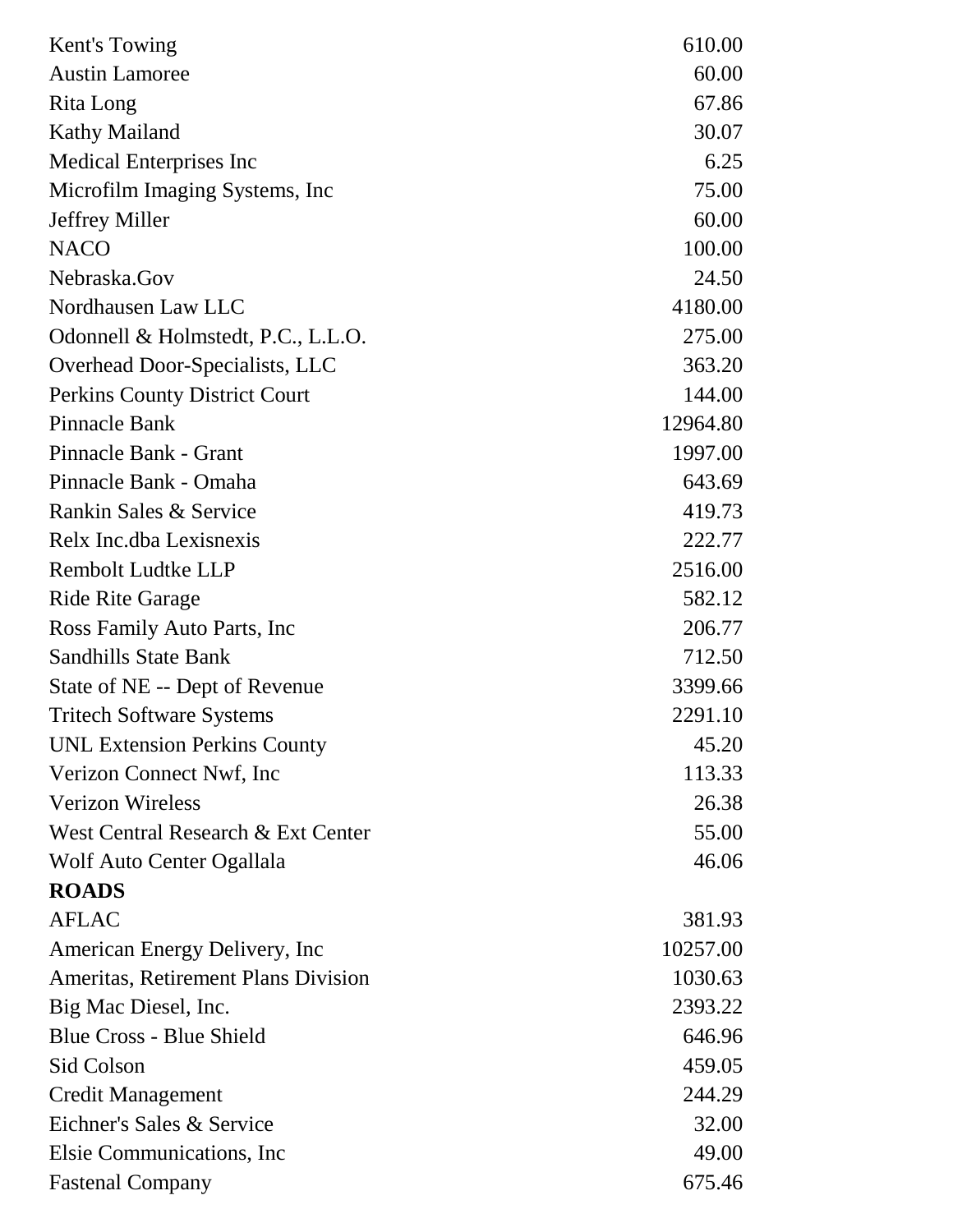| Frenchman Valley CoOp                      | 14406.51 |
|--------------------------------------------|----------|
| Garrett Tires & Treads-GI                  | 6.00     |
| <b>Grant Tribune-High Plains News Nort</b> | 62.40    |
| Hatch's Super Foods, Inc.                  | 11.29    |
| Hi-Line Cooperative, Inc.                  | 11757.72 |
| In $& Out, Inc$                            | 250.32   |
| <b>MCI</b>                                 | 55.08    |
| <b>Medical Enterprises Inc</b>             | 75.00    |
| Midwest Electric CoOperative Corp.         | 152.36   |
| <b>NE Child Support Payment Center</b>     | 39.50    |
| Perkins Co Health Services                 | 166.00   |
| <b>Pinnacle Bank</b>                       | 3441.19  |
| Pinnacle Bank - Grant                      | 262.50   |
| Regier Equipment Co, Inc.                  | 5592.97  |
| <b>Regier Truck Sales</b>                  | 507.88   |
| Ross Family Auto Parts, Inc.               | 2060.46  |
| <b>Sandhills State Bank</b>                | 250.00   |
| Robert M Spangler                          | 600.00   |
| State of NE -- Dept of Revenue             | 1647.65  |
| <b>Viaero Wireless</b>                     | 32.19    |
| Waste Connections, Inc.                    | 157.35   |
| <b>Woody's Pivot Service, LLC</b>          | 111.70   |
| <b>FAIR</b>                                |          |
| <b>Black Hills Gas Distribution, LLC</b>   | 219.99   |
| City Of Grant                              | 761.70   |
| Eagle Communications, Inc.                 | 778.50   |
| <b>Grant Tribune-High Plains News Nort</b> | 9.00     |
| City of Grant                              | 432.27   |
| Hatch's Super Foods, Inc.                  | 109.80   |
| <b>PUBLIC TRANSIT</b>                      |          |
| Ameritas, Retirement Plans Division        | 83.39    |
| <b>Black Hills Gas Distribution, LLC</b>   | 198.36   |
| <b>Cranmore Fire Protection LLC</b>        | 67.00    |
| In $& Out, Inc$                            | 1021.32  |
| Pinnacle Bank                              | 309.35   |
| State of NE -- Dept of Revenue             | 36.63    |
| <b>Verizon Wireless</b>                    | 25.75    |
| <b>E-911 SERVICES</b>                      |          |
| <b>Century Link</b>                        | 39.33    |
| Consolidated Telcom, Inc.                  | 119.04   |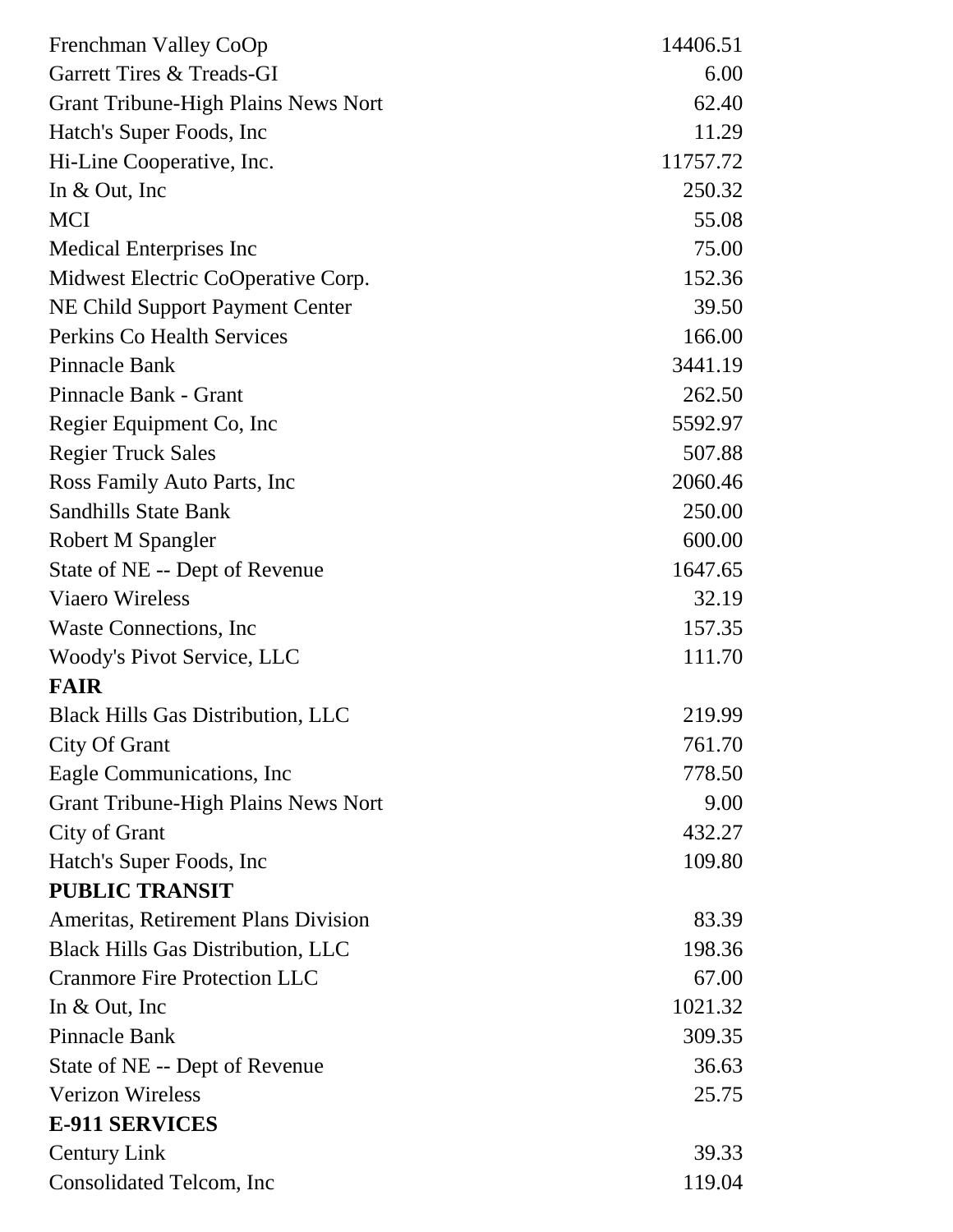| Elsie Communications, Inc.          | 191.37 |
|-------------------------------------|--------|
| <b>Great Plains Communication</b>   | 83.32  |
| <b>AMBULANCE</b>                    |        |
| <b>Grant Pharmacy Inc</b>           | 9.05   |
| <b>Imperial NAPA</b>                | 43.92  |
| <b>Perkins Co Health Services</b>   | 61.52  |
| <b>Verizon Wireless</b>             | 113.74 |
| <b>TRANSFER AMBULANCE</b>           |        |
| Ameritas, Retirement Plans Division | 99.70  |
| <b>Aurora Cooperative</b>           | 315.95 |
| <b>Blue Cross - Blue Shield</b>     | 134.82 |
| <b>Express Toll</b>                 | 23.05  |
| Frenchman Valley CoOp               | 236.96 |
| Pinnacle Bank                       | 306.80 |
| Pinnacle Bank - Omaha               | 401.39 |
| <b>Rocky Mountain Air Solutions</b> | 199.96 |
| <b>Sandhills State Bank</b>         | 37.50  |
| State of NE -- Dept of Revenue      | 128.51 |
| Deanna Turner                       | 77.00  |
| <b>Verizon Wireless</b>             | 113.74 |
| Whitetail Screen Print, LLC         | 155.69 |

Claims submitted to the County Board were reviewed. A motion was made by Commissioner Hagan to approve the claims with the exception of Road District 1 Regier Equipment for \$3093.66 and the USDA Aphis for \$1846.40 to move them to the May 2, 2022 meeting. Commissioner Colson seconded, roll call vote, 3 ayes, motion carried.

8:40 a.m. Opened Public Forum and closed at 9:15 a.m.

Correspondence was read

Unfinished Business: Budget Contract will be forwarded to May  $16<sup>th</sup>$ , 2022.

New Business:

Commissioner Colson moved to declare surplus and the disposal of a Computer from the District 3 shop. Commissioner Hagan seconded the motion, roll call vote, 3 ayes, motion carried.

The Board heard reports from Building and Grounds Barb Baney, Highway/Noxious Weed Superintendent Mike Dolezal, Transfer Ambulance Paramedic Deanna Turner, Treasurer Julie Sestak, Sheriff Jim Brueggeman, and County Clerk Rita Long. 8:59 a.m. Chairman recessed the meeting.